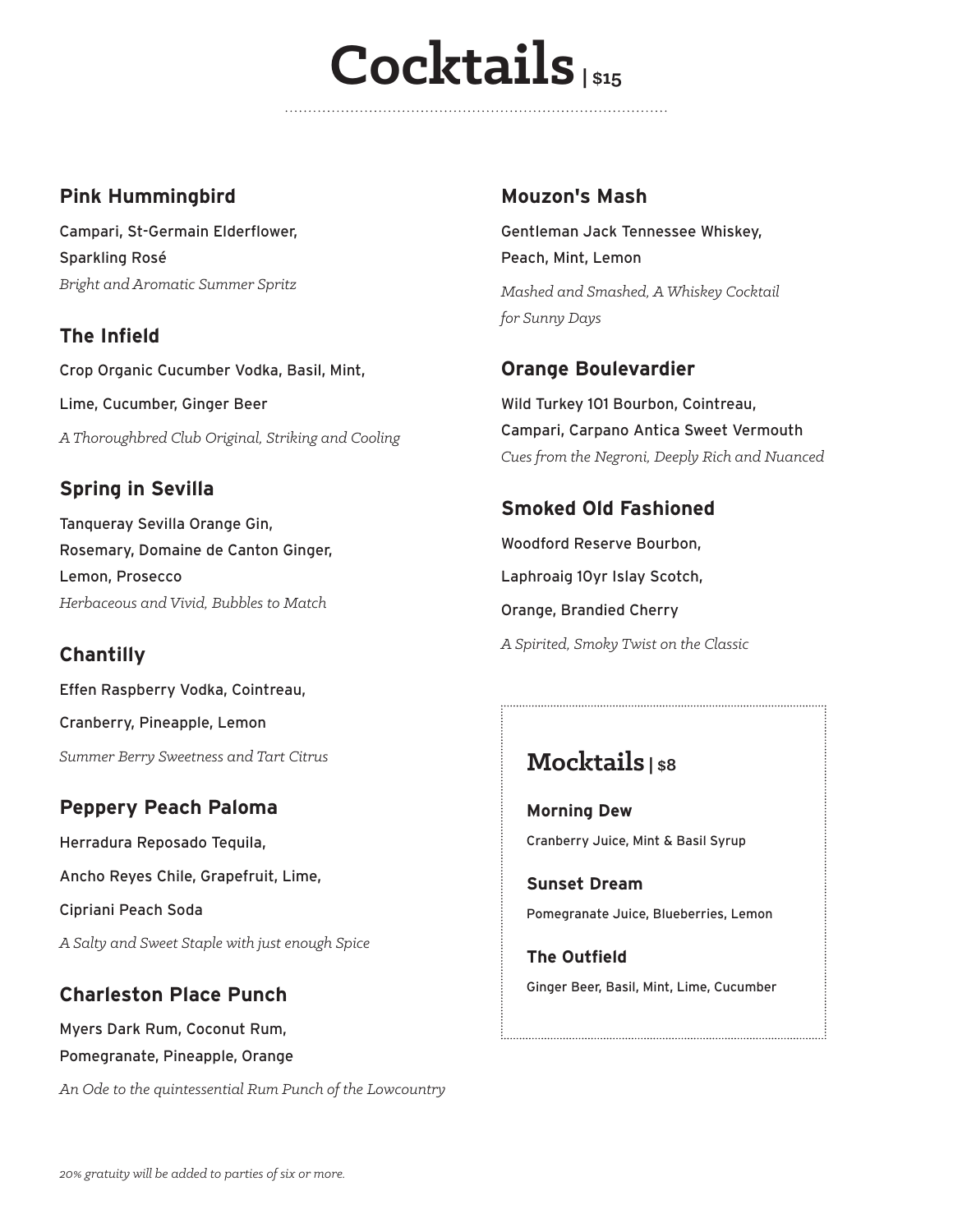### **Menu**

#### *Beginning 4pm Daily*

| <b>Lowcountry She Crab Soup</b><br>Crabmeat, Chives                                                  | \$14 | $\circledcirc$ Chef's Greens Salad<br>$$17$ / $$29$ (Half/Full)<br>Choice of Grilled Chicken or Grilled Shrimp,<br>Choice of Dressings ( $\circledcirc$ Balsamic ) |
|------------------------------------------------------------------------------------------------------|------|--------------------------------------------------------------------------------------------------------------------------------------------------------------------|
| <b>Corn Chowder</b>                                                                                  | \$13 |                                                                                                                                                                    |
| Coconut Corn Velouté, Bacon Poblano Corn Salad,<br>Micro Cilantro                                    |      | Jumbo Lump Crab Cake<br>\$22<br>Chard Lemon Aioli, Sea Beans, Roasted Peppers,<br>Pickled Fennel, Micro Cilantro                                                   |
| ◉ Chilled Shrimp Cocktail                                                                            | \$21 |                                                                                                                                                                    |
| <b>Lemon and Cocktail Sauce</b>                                                                      |      | <b>Signature Burger</b><br>\$26<br>Local Brasstown Beef Patty, Grilled Red Onion,                                                                                  |
| <b>Buffalo Wings</b>                                                                                 | \$21 | Tomatoes, Lettuce, Pickles, House Made Bun,                                                                                                                        |
| Side of House-made Buffalo Wing Sauce, Celery,<br>Choice of Blue Cheese or Ranch                     |      | Choice of French Fries or Fresh Fruit                                                                                                                              |
|                                                                                                      |      | <b>Surf &amp; Turf Burger</b><br>\$30                                                                                                                              |
| <b>Pepperoni Pizza</b>                                                                               | \$24 | Signature Burger, Béarnaise, Lobster,                                                                                                                              |
| Mozzarella Cheese, Pepperoni, Tomato Sauce                                                           |      | Choice of French Fries or Fresh Fruit                                                                                                                              |
| <b>Veggie Pizza</b>                                                                                  | \$24 | <b>Turkey Club Wrap</b><br>\$26                                                                                                                                    |
| Pesto Base, Mozzarella Cheese, Mushrooms,                                                            |      | Roasted Turkey Breast, Applewood Smoked Bacon,                                                                                                                     |
| Red Onion, Tomato, Olives, Spinach, Peppers                                                          |      | Lettuce, Tomato, Pesto Mayonnaise, Choice of<br>French Fries or Fresh Fruit                                                                                        |
| $\circledcirc$ Hummus Plate                                                                          | \$15 |                                                                                                                                                                    |
| Pita Chips, Chef's Selection of Vegetables                                                           |      | <b>Southern Fried Chicken Tenders</b><br>\$24<br>House Made Barbecue Sauce and Honey Mustard,                                                                      |
| ❀ Cheese and Berries Plate<br>Chef's Selection of Cheese, Fresh Berries                              | \$19 | Choice of French Fries or Fresh Fruit                                                                                                                              |
|                                                                                                      |      | <b>Bucatini alla Fresco</b><br>\$30                                                                                                                                |
| <b>Cured Meat Plate</b>                                                                              | \$24 | Guanciale, Fresh Seasonal Vegetables,                                                                                                                              |
| <b>Chef's Selection of Accompaniments</b>                                                            |      | <b>Blistered Cherry Tomatoes, Pecorino Romano</b>                                                                                                                  |
| $\circledcirc$ Fresh Fruit Plate                                                                     | \$24 | <b>SIDES</b>                                                                                                                                                       |
| Chef's Selection of Seasonal Fresh Fruit,                                                            |      | <b>French Fries</b><br>\$7                                                                                                                                         |
| Yogurt Granola Parfait                                                                               |      | <b><i>A</i></b> ⊙ Fresh Fruit<br>\$7                                                                                                                               |
| ⊛ Caesar Salad<br>Choice of Grilled Shrimp, Seared Diver Scallops,<br>Fried Oysters, Grilled Chicken | \$29 |                                                                                                                                                                    |

*Many of our menu items may be prepared as Vegetarian, Vegan or Gluten Free. Please consult with your server regarding any dietary restrictions that you may have.* 

*\*Please note, contains ingredients that are raw or undercooked. Consuming raw or undercooked meats, poultry, seafood, shellfish, eggs or unpasteurized milk may increase your risk of foodborne illness.* 

*\*\*Gluten free bread available upon request.*

 *Vegan Gluten-Free*

⊛

*20% gratuity will be added to parties of six or more.*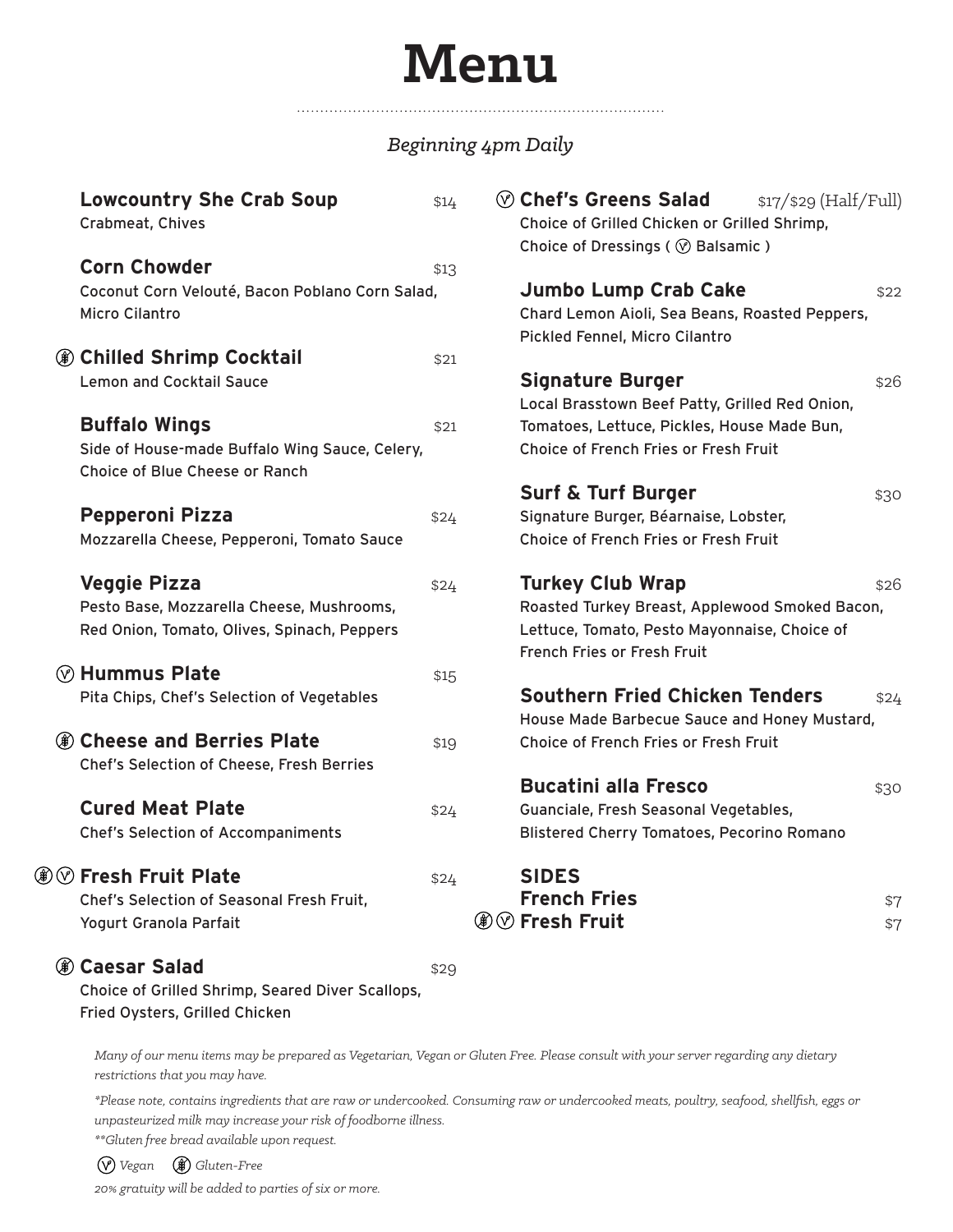## **Wine**

#### *Wines available by the glass are written in bold.*

#### **BUBBLES**

| Villa Sandi Prosecco Brut (Treviso)          | \$13/58  |
|----------------------------------------------|----------|
| Avinyó Cava "Reserva" Brut '18 (Spain)       | \$12/55  |
| Taittinger "Cuvée Prestige" Brut (Champagne) | \$90     |
| Veuve Clicquot Brut (Champagne)              | \$26/125 |
| Dom Pérignon Brut '10 (Champagne)            | \$325    |
| Bollinger Brut Rosé (Champagne)              | \$205    |
| Val de Mer Rosé Brut Nature (Burgundy)       | \$16/75  |

#### **INTERESTING WHITE WINES**

| Trimbach Riesling '19 (Alsace)                          | \$55 |
|---------------------------------------------------------|------|
| Pieropan Soave Classico '20 (Veneto)                    | \$52 |
| Vincent Carême Vouvray Sec "Le Clos" '19 (Loire Valley) | \$76 |
| Müller-Catoir Muskateller '14 (Haardt, Pfalz)           | \$82 |
| Robert Sinskey "Abraxas" '16 (Carneros)                 | \$76 |
| Alzinger Grüner Veltliner Federspiel '20 (Wachau)       | \$60 |

#### **PINOT GRIGIO & LIGHT DRY WHITE WINES**

| Scarpetta Pinot Grigio '20 (Fruili)            | \$13/50 |
|------------------------------------------------|---------|
| Santa Margherita Pinot Grigio '21 (Valdadige)  | \$70    |
| Do Ferreiro Albariño '20 (Salnés, Rias Baixas) | \$59    |
| Weinbach Pinot Blanc '18 (Alsace)              | \$70    |
| Sigalas Assyrtiko '20 (Santorini)              | \$75    |

#### **SAUVIGNON BLANC**

| Dezat Sancerre '21 (Loire Valley)                            | \$17/66 |
|--------------------------------------------------------------|---------|
| Whitehaven Sauvignon Blanc '21 (Marlborough)                 | \$13/50 |
| Villa Maria Sauvignon Blanc "Taylors Pass" '20 (Marlborough) | \$70    |
| Cliff Lede Sauvignon Blanc '18 (Napa Valley)                 | \$60    |
| Cakebread Sauvignon Blanc '21 (Napa Valley)                  | \$75    |

#### **CHARDONNAY**

| Bellula Chardonnay '20 (Southern France)               | \$13/50  |
|--------------------------------------------------------|----------|
| Bouchard Pouilly-Fuissé '20 (Burgundy)                 | \$18/70  |
| Matrot Meursault '18 (Burgundy)                        | \$110    |
| Sonoma-Cutrer Chardonnay '20 (Sonoma Coast)            | \$16/60  |
| Jordan Chardonnay '19 (Russian River Valley)           | \$77     |
| Duckhorn Chardonnay '20 (Napa Valley)                  | \$18/70  |
| Far Niente Chardonnay '19 (Napa Valley)                | \$121    |
| Mayacamas Chardonnay '15 (Mt. Veeder)                  | \$107    |
| Kistler Chardonnay "Les Noisetiers" '20 (Sonoma Coast) | \$35/138 |

#### **DRY ROSÉ & SWEET WINES**

| Miraval Rosé '21 (Côtes de Provence)               | \$16/60 |
|----------------------------------------------------|---------|
| Domainer Ott Bandol Rosé "Romassan" '17 (Provence) | \$95    |
| Mönchhof Riesling Kabinett '20 (Mosel)             | \$14/54 |
| A.J. Adam Riesling Spätlese '19 (Mosel)            | \$88    |
| Coppo Moscato d'Asti "Moncalvina" '20 (Piedmont)   | \$11/50 |

#### **INTERESTING REDS & RED BLENDS**

| Cesani Chianti Colli Senesi "Pancole" '19 (Tuscany)        | \$55    |
|------------------------------------------------------------|---------|
| Ruffino Chianti Classico "Riserva Ducale" '18 (Tuscany)    | \$15/58 |
| Fanti Brunello di Montalcino '16 (Tuscany)                 | \$109   |
| Grasso Barbaresco "Vallegrande" '05 (Piedmont)             | \$98    |
| Allegrini Amarone della Valpolicella Classico '17 (Veneto) | \$155   |
| Marqués de Cáceres Rioja "Gran Reserva" '10 (Spain)        | \$72    |
| Pingus Ribera del Duero "Psi" '18 (Spain)                  | \$70    |
| Château Lyonnat Lussac-Saint-Émilion '15 (Bordeaux)        | \$65    |
| Château Haut-Beauséjour St.-Estèphe '13 (Bordeaux)         | \$75    |
| Guigal Gigondas '15 (Rhône Valley)                         | \$61    |
| Vieux Lazaret Châteauneuf-du-Pape '18 (Rhône Valley)       | \$83    |
| Orin Swift Red Blend "Abstract" '20 (California)           | \$18/70 |
| Shafer Syrah "Relentless" '17 (Napa Valley)                | \$166   |
| Banshee Red Blend "Mordecai" '18 (California)              | \$65    |
| Wonderment Zinfandel "Burton Ranch" '16 (Kelsey Bench)     | \$55    |
| Turley Zinfandel "Steacy Ranch" '19 (Lodi)                 | \$88    |

#### **PINOT NOIR**

| Louis Latour Pinot Noir "Valmoissine" '19 (France)             | \$12/45 |
|----------------------------------------------------------------|---------|
| Alain Jeanniard Morey-Saint-Denis '14 (Burgundy)               | \$115   |
| Michel Magnien Gevrey-Chambertin '15 (Burgundy)                | \$108   |
| Sokol Blosser Pinot Noir '18 (Dundee Hills)                    | \$70    |
| Calera Pinot Noir '18 (Central Coast)                          |         |
| Lioco Pinot Noir "Saveria Vineyard" '17 (Santa Cruz Mtns.)     | \$115   |
| Kistler Pinot Noir '19 (Russian River Valley)                  | \$155   |
| Belle Glos Pinot Noir "Las Alturas" '19 (Sta. Lucia Highlands) | \$98    |
| Goldeneye Pinot Noir '19 (Anderson Valley)                     | \$110   |
|                                                                |         |

#### **MALBEC & MERLOT**

| Barnard Griffin Merlot '19 (Columbia Valley)             | \$13/50 |
|----------------------------------------------------------|---------|
| Rombauer Merlot '18 (Carneros)                           | \$83    |
| Duckhorn Merlot '18 (Napa Valley)                        | \$85    |
| Terrazas de los Andes Malbec "Reserva" '19 (Mendoza)     | \$13/50 |
| Viña Cobos Malbec "Bramare" '19 (Luján de Cuyo, Mendoza) | \$99    |

#### **CABERNET SAUVIGNON**

| Catena Cabernet Sauvignon '19 (Mendoza)              | \$13/50  |
|------------------------------------------------------|----------|
| Swanson Cabernet Sauvignon '18 (Napa Valley)         | \$20/78  |
| Hedges Cabernet Sauvignon '18 (Red Mountain)         | \$90     |
| Mount Eden Cabernet Sauvignon '10 (Santa Cruz Mtns.) | \$118    |
| Viña Cobos Cabernet Sauvignon "Felino" '20 (Mendoza) | \$63     |
| Kanonkop Cabernet Sauvignon '15 (Simonsberg)         | \$84     |
| Cakebread Cabernet Sauvignon '19 (Napa Valley)       | \$39/155 |
| Far Niente Cabernet Sauvignon '19 (Napa Valley)      | \$55/210 |
| Dominus '16 (Napa Valley)                            | \$550    |

*20% gratuity will be added to parties of six or more.*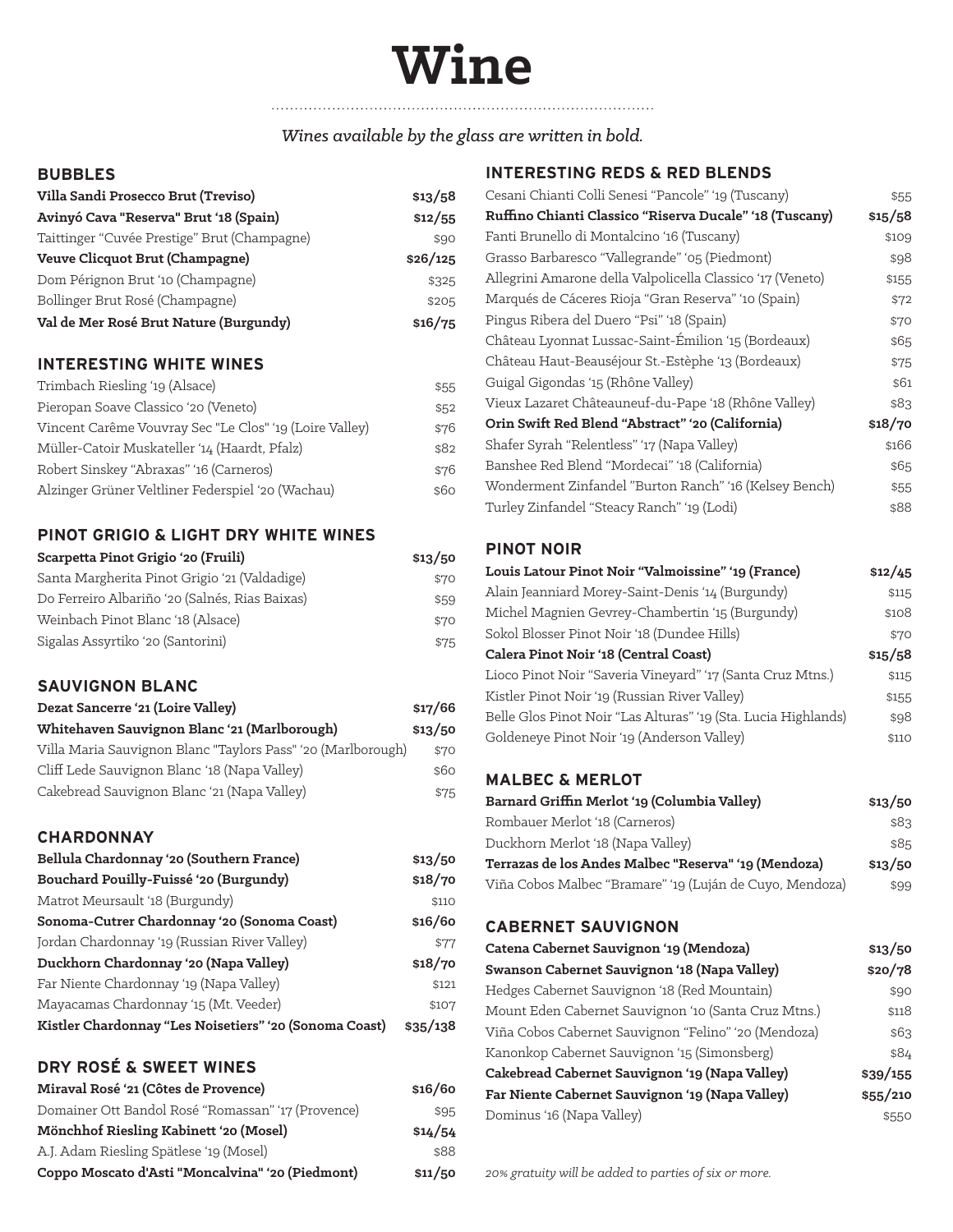### **Desserts | \$9**

#### **Strawberry Roulade**

Toasted Lemon Meringue Mushrooms Blueberry Jam

#### **Classic Crème Brûlée**

Caramelized Sugar, Fresh Berries

#### **Housemade Ice Creams & Sorbets**

Ask your server for today's flavors

#### **Dessert Cocktails** | \$15

#### **Peanut Butter Delight**

Skrewball Peanut Butter Whiskey, Frangelico, Kahlúa, Godiva

#### **Key Lime Pie Martini**

Malibu Rum, Stoli Vanilla Vodka, Midori, Lime, Cream

#### **Apértifs**

| Lillet Blanc                    | \$11 |
|---------------------------------|------|
| Cocchi Americano                | \$11 |
| Carpano Antica Formula Vermouth | \$12 |
| Hoodoo Chicory Liqueur          | \$10 |

#### **Molten Chocolate Lava Cake**

Root Beer Ice Cream, Roasted Peanut Sauce

#### **Coconut Tembleque**

Passion Fruit, Mexican Spiced Chocolate Soil

#### **Dessert Wines**

Port, Sherry & Madeira

| Sablettes Sauternes 2015 (Bordeaux)                     | \$16 |
|---------------------------------------------------------|------|
| Lustau Palo Cortado Sherry "Almacenista, Vides" (Jerez) | \$15 |
| Rare Wine Co. Sercial "Charleston" (Madeira)            | \$19 |
| Warre's 10yr Tawny Port "Otima" (Oporto)                | \$14 |
| Fonseca 20yr Tawny Port (Oporto)                        | \$18 |
| Niepoort "Late Bottled Vintage" Port 2016 (Oporto)      | \$16 |

#### **Digestifs**

| Caravello Limoncello               | \$10 |
|------------------------------------|------|
| Jacopo Poli Grappa "Sarpa di Poli" | \$14 |
| High Wire Southern Amaro           | \$11 |
| Averna Amaro Siciliano             | \$11 |
| Montenegro Amaro                   | \$12 |
| Fernet Branca Amaro                | \$11 |
|                                    |      |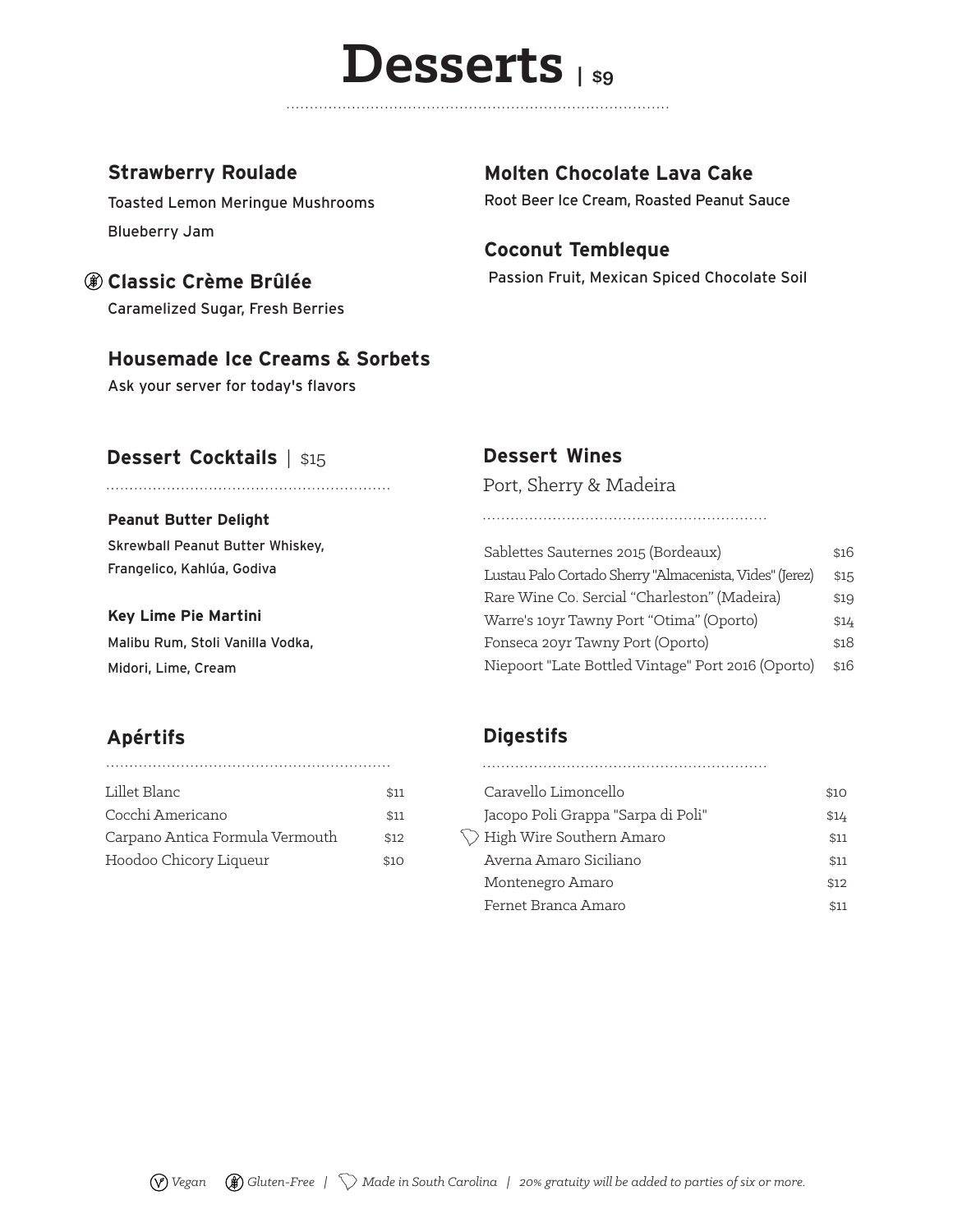# **Spirits**

. . . . . . . . . . . . . . . . . .

#### **Bourbon**

| 1792 Small Batch                    | \$15 |
|-------------------------------------|------|
| Angel's Envy                        | \$17 |
| Basil Hayden                        | \$17 |
| Bulleit                             | \$14 |
| Elijah Craig Barrel Proof           | \$22 |
| Four Roses Single Barrel            | \$15 |
| Henry McKenna 10yr BIB              | \$17 |
| Knob Creek                          | \$14 |
| Makers Mark                         | \$13 |
| Michter's Sour Mash                 | \$18 |
| Old Forester 1920 Prohibition Style | \$22 |
| Russell's Reserve Single Barrel     | \$18 |
| Wild Turkey 101                     | \$13 |
| Woodford Reserve                    | \$15 |

#### **Whiskey & Blends**

| <b>Bulliet Rye</b>                   | \$14 |
|--------------------------------------|------|
| Bushmills                            | \$13 |
| Chivas 12yr                          | \$13 |
| Gentlemen Jack                       | \$14 |
| Jameson                              | \$13 |
| Johnny Walker Black                  | \$13 |
| Johnny Walker Blue                   | \$50 |
| $\setminus$ New Southern Revival Rye | \$15 |
| Whistlepig Rye                       | \$19 |
| Woodford Reserve Rye                 | \$15 |

#### **Tequila**

| Casamigos Reposado | \$17 |
|--------------------|------|
| Don Julio Anejo    | \$15 |
| Don Julio 1942     | \$45 |
| Espolon Blanco     | \$10 |
| Herradura Reposado | \$14 |
| Montelobos Mezcal  | \$13 |
| Patron Silver      | \$14 |

#### **Single Malt Scotch**

| Ardberg 10yr (Islay)         | \$17 |
|------------------------------|------|
| Dalwhinnie 15yr (Highland)   | \$19 |
| Glenfiddich 12 yr (Speyside) | \$15 |
| Glenlivet 12yr (Speyside)    | \$13 |
| Glenlivet 18yr (Speyside)    | \$28 |
| Glenlivet 25yr (Speyside)    | \$95 |
| Glenmorangie 10yr (Highland) | \$15 |
| Highland Park 12yr (Orkney)  | \$15 |
| Laphroaig 10yr (Islay)       | \$17 |
| Macallan 12yr (Speyside)     | \$17 |
| Macallan 18yr (Speyside)     | \$60 |
| Oban 14yr (Highland)         | \$19 |
| Talisker 10yr (Isle of Skye) | \$17 |
|                              |      |

#### **Cognac & Armagnac**

| Boulard Calvados                                                                                                 | \$13  |
|------------------------------------------------------------------------------------------------------------------|-------|
| Castarede                                                                                                        | \$15  |
| Hennessy "Paradis Imperial" Cognac<br>(Other Serving Size Options: \$125/5 oz,<br>$$225/1$ oz, or $$315/1.5$ oz) | \$400 |
| Hennessy VS                                                                                                      | \$13  |
| Hennessy XO                                                                                                      | \$44  |
| Martel Cordon Bleu                                                                                               | \$40  |
| Remy Martin "Louis XIII" Cognac<br>(Other Serving Size Options: \$125/5 oz,<br>$$240/1$ oz, or $$350/1.5$ oz)    | \$450 |
| Remy Martin VSOP                                                                                                 | \$15  |
| Remy Martin XO                                                                                                   | \$40  |

#### **Gin**

| Beefeater                | \$10 |
|--------------------------|------|
| Bombay Sapphire          | \$14 |
| Cardinal Barrel Rested   | \$15 |
| Hendricks                | \$14 |
| Nolet's Silver           | \$15 |
| Plymouth                 | \$14 |
| Tanqueray                | \$11 |
| Tanqueray Sevilla Orange | \$11 |